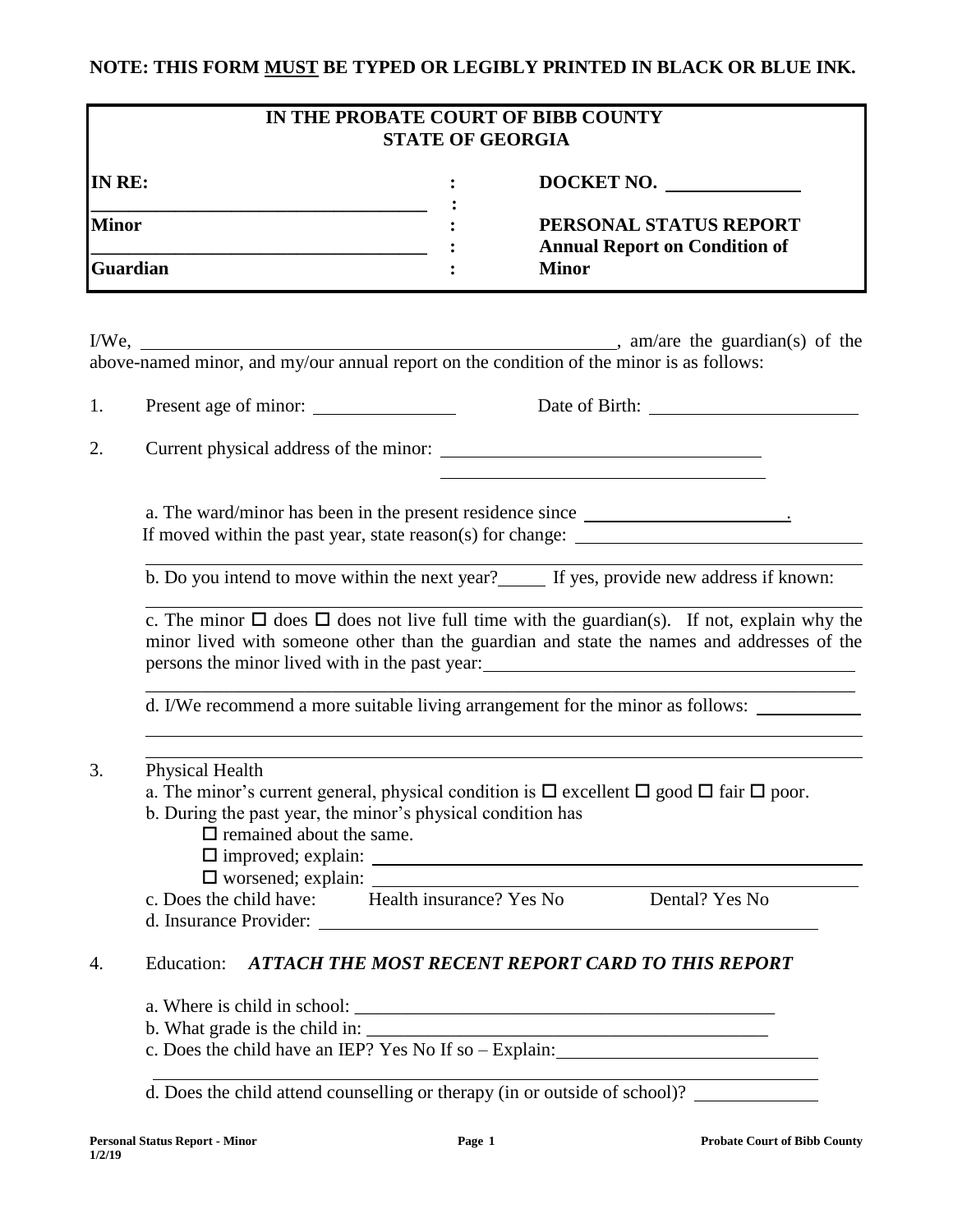#### **NOTE: THIS FORM MUST BE TYPED OR LEGIBLY PRINTED IN BLACK OR BLUE INK.**

| 5.        | Social Activities/Services<br>a. The minor's current social condition is $\Box$ excellent $\Box$ good $\Box$ fair $\Box$ poor.<br>b. During the past year, the minor's social condition has<br>$\Box$ remained about the same.<br>c. During the past year, the minor has participated in the following activities (explain):<br>$\Box$ social: |  |  |  |  |  |
|-----------|------------------------------------------------------------------------------------------------------------------------------------------------------------------------------------------------------------------------------------------------------------------------------------------------------------------------------------------------|--|--|--|--|--|
| 6.        | We believe that the minor has the following unmet needs (if any):                                                                                                                                                                                                                                                                              |  |  |  |  |  |
| 7.        | The guardianship $\Box$ should $\Box$ should not be continued because:                                                                                                                                                                                                                                                                         |  |  |  |  |  |
| 8.        | $\Box$ I/We also serve as conservator(s) for the minor.<br>If so, my/our accounting for the current year:<br>$\Box$ is filed simultaneously with this report<br>$\square$ was filed earlier on $\_\_\_\_\_\_\_\_\_\_\_\_\_\_\_\_\_\_\_\_$<br>$\square$ is not yet due but will be filed on $\_\_$                                              |  |  |  |  |  |
| <b>OR</b> |                                                                                                                                                                                                                                                                                                                                                |  |  |  |  |  |
|           | $\Box$ I/We do not serve as conservator(s) for the ward/minor.<br>I/We $\Box$ have $\Box$ have not received funds for the support, care, education, health and welfare of the<br>ward/minor. If so, following is a description of the amount(s) and expenditures of all such funds<br>received by me/us during the reporting period:           |  |  |  |  |  |
| 9.        | My/Our current contact information is:                                                                                                                                                                                                                                                                                                         |  |  |  |  |  |
|           |                                                                                                                                                                                                                                                                                                                                                |  |  |  |  |  |

 $\overline{a}$ 

 $\overline{a}$ 

 $\overline{a}$ 

 $\overline{a}$ 

 $\overline{a}$ 

Mailing Address, if different Mailing Address, if different

Printed Name of Guardian **Printed Name of Co-Guardian** 

Street Address Street Address

City, State, ZIP City, State, ZIP

Home Telephone Work Telephone Home Telephone Work Telephone

Electronic Mail (Email) Address Electronic Mail (Email) Address